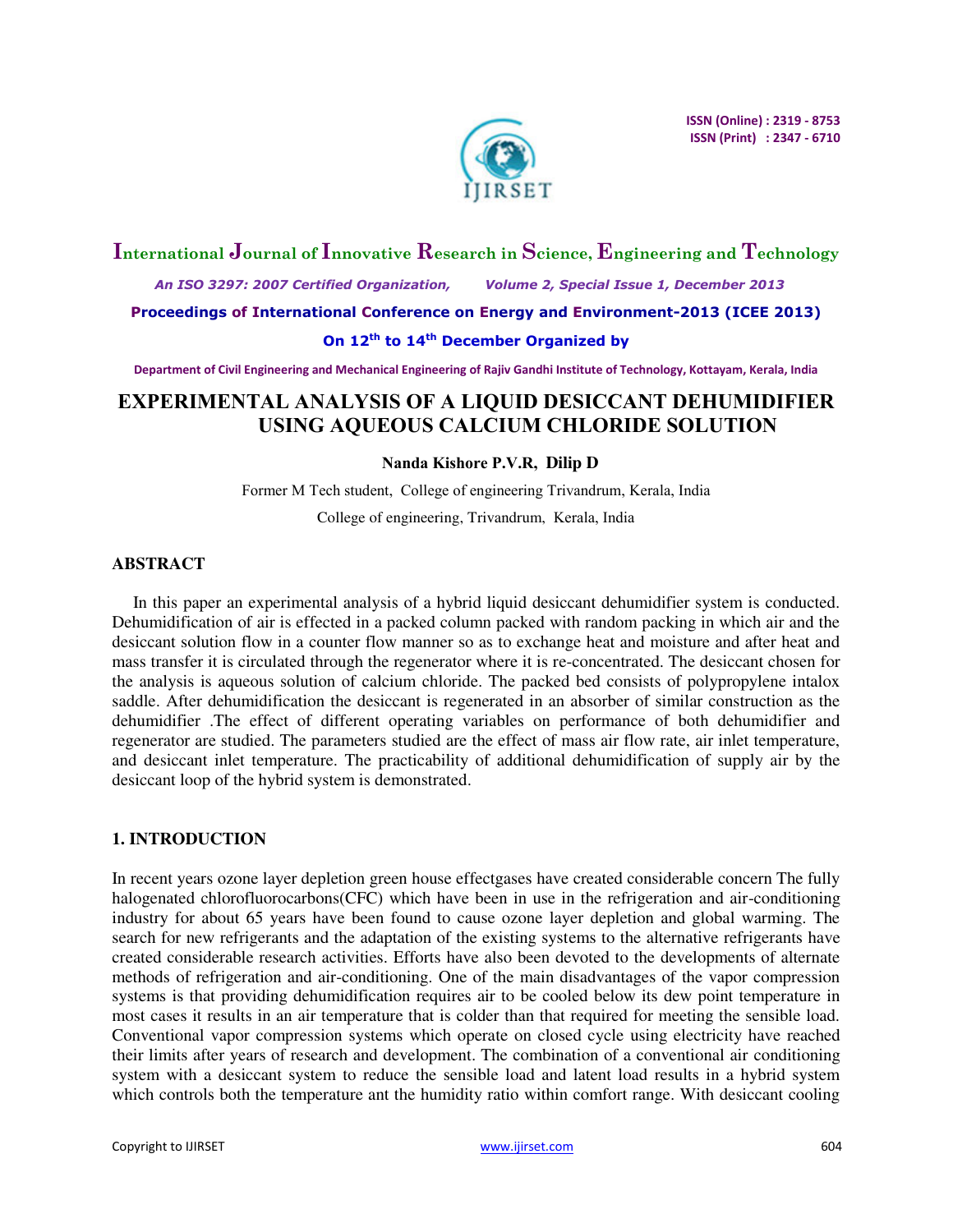system, independent control of air temperature and humidity impossible, enabling better humidly control. Desiccants can be classified into mainly two types-solids and liquids. The liquid desiccant has a vapour pressure lower than that of water at the same temperature and the air passing over the solution approaches this reduced vapour pressure and is dehumidified Vapour pressure of a liquid desiccant is directly proportional to its temperature and inversely proportional to its concentration .As the desiccant content in the mixture increases its vapor pressure decreases. This pressure difference allows the desiccant solution to absorb moisture from air whenever the vapour pressure of air is greater than that of the desiccant solution. Out of the many liquid desiccants available viz aqueous solution of Lithium chloride, Calcium chloride, Ethylene glycol. Generally liquid desiccants are found to have many advantages over the solid ones. Firstly the regeneration temperature required for liquid desiccants are lower than for that of solid desiccants. Secondly the pressure drop through a liquid desiccant system is smaller than the pressure drop through a solid desiccant wheel. Thirdly liquid desiccants can be used as a heat transfer medium in heat exchanger which enables pre-cooling or preheating whenever required. Fourthly during the dehumidification process scrubbing of air stream takes place which provides a cleansing action an it inhibits microbial growth [1]. Finally another major advantage of this system is that energy is stored as chemical energy rather than thermal energy. Out of the different contactors for effecting heat and mass transfer many methods are adopted namely sprayed coil arrangement, spray chambers and packed bed towers. From the point of view of heat and mass transfer packed bed towers are more effective since they provide large rate of heat and mass transfer per unit volume and hence a compact design is possible. In this paper a packed tower operated in a counter flow arrangement is used in which the cool strong desiccant is sprayed from the top and distributed into the tower which then trickles down through the tower in a thin film covering the packing surface.

Different packings made of various materials and sizes are generally used in the construction of packed beds. Out of these the usually used ones are flexi rings, berl saddles, intalox saddles, raschig rings [2]. These constitute the random packings. Although these random packings provide large area in a relatively small volume, the air pressure drop through the packing is large. The regenerator is used to re-concentrate the weak desiccant during the cycle operation. In this paper the packing used is 1 inch polypropylene intalox saddle . Yadav [3] simulated a hybrid desiccant cooling system comprising the traditional vapour compression air conditioning system coupled with a liquid desiccant dehumidifier which was regenerated by solar energy. The study suggested that, when the latent load constitutes 90% of the total cooling load, the system can generate up to 80% of energy savings. Dai et al. [4] conducted a comparative study of a standalone VCS, the desiccant associated VCS, and the desiccant and evaporative cooling associated VCS. The authors found an increase of cold production by 38.8–76% and that of COP by 20– 30%. Mazzei et al. [5] compared the operating costs of the desiccant and traditional systems using the computer simulation tool and predicted operating cost savings of about 35% and a reduction of thermal power up to 52%. In the case were the desiccant would be regenerated by waste heat, the authors projected operating costs savings reaching up to 87%. They also found that cost savings and cooling power reduction increased when the indirect evaporative cooling is used in conjunction with desiccant dehumidification. Henning et al. [6] conducted a parametric study of a combined desiccant/chiller solar assisted cooling systems and showed not only their feasibility but also the primary energy savings of up to 50% with a low increased overall costs. Sanjev et al. [7] studied theoretically and experimentally a liquid desiccant cooling system made of a falling film tubular absorber and a falling film regenerator. Fathalah et al. [8] studied a heat recovery system. The system studied was a solar energy driven LiBr–H2O absorption cooling machine. The heat was recovered from the condenser of the machine and added to the driving solar energy. The coefficient of performance was raised 1.2 times, hence 58% higher than that for the absorption machine alone.Arshad [9] undertook the study of a mathematical model of a liquid absorber (dehumidifier).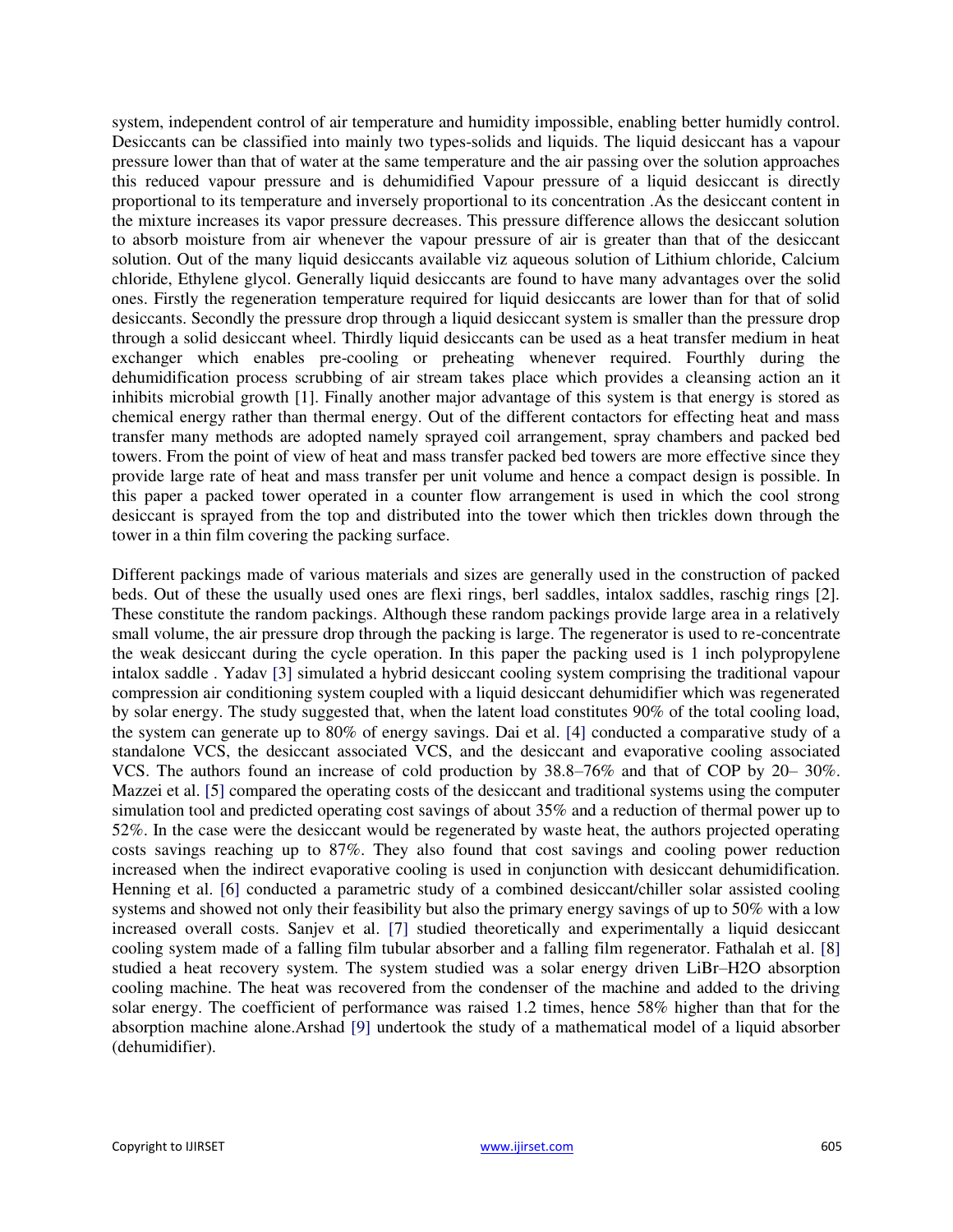#### **2. EXPERIMENTAL FACILITY AND PROCEDURE**

A schematic of the experimental facility is shown in the Figure 1. The system consists of two packed towers meant for absorption and dehumidification. The construction of both towers is identical. The towers are made of fiber reinforced plastic (FRP) and it has a constant height of 100cm .Packing is done using polypropylene intalox saddle of specific surface area  $207 \text{ m}^2/\text{m}^3$  for a height of 28 cm. Beneath both the towers a collection tank each for storage of the liquid desiccant has been provided. The arrangement for the tanks is such that heated desiccant is sprayed on to the regenerator and cool desiccant is sprayed on to the absorber. In the absorber moisture is absorbed from the incoming air stream, the driving forces being the vapour pressure difference and the temperature difference responsible for heat transfer, so that cooling and dehumidification takes place. From the absorber the desiccant falls into a collection tank where it is heated to a an elevated temperature so as to increase its vapour pressure and this heated desiccant is sprayed on to the regenerator where the moisture is transferred into the air stream . For achieving this two 2KW immersion type heaters along with a digital temperature controller for achieving the desired desiccant temperature is used. A PT100 sensor (fig 3) is used to sense the temperature of the heated desiccant. The other tank is cooled using a vapor compression system. In the towers, the desiccant and air flow in a counter current manner. Desiccant is sprayed on to the packing and air moves upward through the packing. For obtaining the airflow blowers of capacity of 2.2  $\text{m}^3$ /min are installed in the exit of the two towers.



Fig:1 Experimental set up

Two centrifugal pumps each which have a maximum discharge of 800 liters /hour are used for pumping the desiccant into the two towers. In order to vary the inlet air relative humidity and temperature an electric heater is used which is made of Tungsten and is wound in a manner concentric to the inlet pipe which has a diameter of 4 inch made of GI . Glass wool is used to insulate the heater from the pipe for minimizing heat loss. The heat flux of the heater is controlled using a rheostat. Desiccant is distributed into the towers by means of an E-shape distributor made of PVC pipes and it trickles down through the packing to the outlet which is situated at the bottom .Demister pads are placed at the top of the two towers to eliminate desiccant carry over through the air stream. The specifications of the measuring devices used are given in Table 1.

Once steady state conditions are attained the different measurements viz inlet and outlet temperature of the desiccant and air , using calibrated T type thermocouples, inlet and outlet air relative humidity using digital capacitive probe hygrometer inlet and outlet desiccant concentration are measured. In the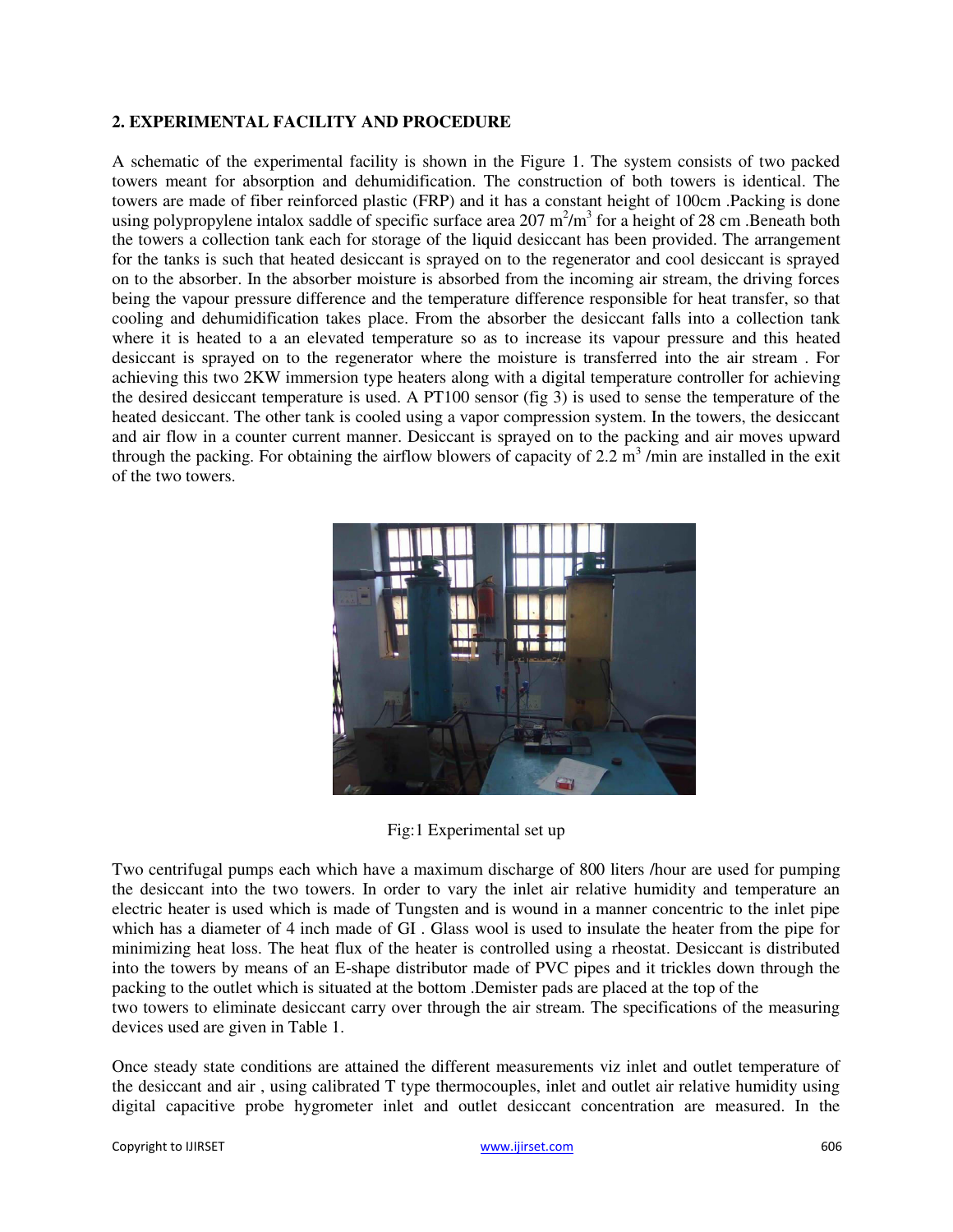measurement of concentration of desiccant, weight of a known quantity (100ml) of the desiccant is taken whereby its density is calculated and along with its temperature, the concentration is calculated using the correlation developed by Manuel R. Conde [10].These readings are taken for both the absorber and regenerator simultaneously. Once these readings are obtained, for the dehumidifier the moisture removal rate is calculated and the effect of the different variables namely air inlet temperature, desiccant inlet temperature solution to air flow ratio. Similarly the moisture absorption rate in the regenerator is also calculated and the effect of the above mentioned parameters are studied. For studying their effect, one variable is changed keeping all others at their mean values and their effects are studied for both absorber and regenerator.







Fig : 3 Instrumentation

## **3.RESULTS AND DISCUSSION**

The objective of the study is to analyze the hybrid system for dehumidification and regeneration processes and the factors affecting them. The parameters studied are the desiccant inlet temperature ,Air inlet temperature ,mass air flow rate. The specifications of the various measuring devices used in the investigation is shown in table 1.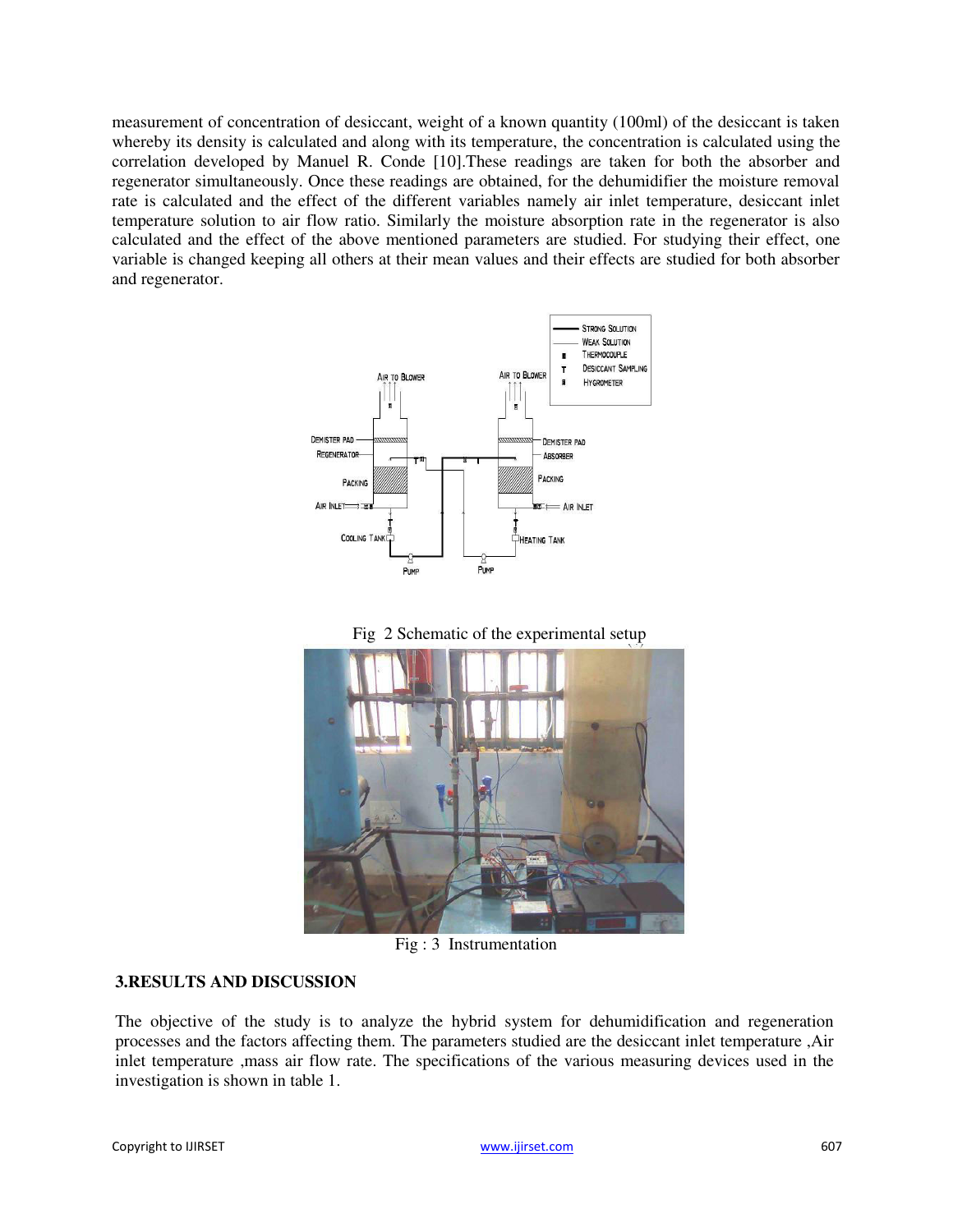|                |            | Accuracl        | Operating       |         |
|----------------|------------|-----------------|-----------------|---------|
| Devices        | Type       |                 |                 | Fluid   |
|                |            |                 | Range           |         |
|                | T-type     |                 | $-200$ to 350   | Air and |
|                | Thermocoup |                 |                 |         |
| Thermometers   | <i>les</i> | $0.5^{\circ}$ C | $\rm ^{\circ}C$ | Liquid  |
|                | Capacitive | $\pm 2\%$       | 0 to $100\%$    |         |
| Hygrometer     |            | <b>RH</b>       | <b>RH</b>       | Air     |
|                | probe      |                 |                 |         |
|                | Vane type  |                 |                 |         |
| Air Flow meter | Anemometer | $\pm 2\%$       | $0$ to $30$ m/s | Air     |
|                | Electronic |                 |                 |         |
| Weiging        |            |                 |                 |         |
|                | weighing   | $0.001$ g       | 0 to 300 $g$    | Liquid  |
| machine        |            |                 |                 |         |
|                | balance.   |                 |                 |         |



The results are discussed in the following sections.



#### Fig 4 **Effect of regeneration temperature on humidity reduction** (regenerator)

Figure 4 shows the effect of the regenerator air *temperature on the humidification of air in the* regenerator. As the regeneration air temperature increases, moisture absorbing capacity of air increases. Solution also gets heated up and consequently its vapour pressure becomes higher, compared to that of the regeneration air. This results in enhanced humidification of regeneration air.

When mass air flow rate(G) decreases keeping desiccant flow rate a constant then , humidification of air stream increases.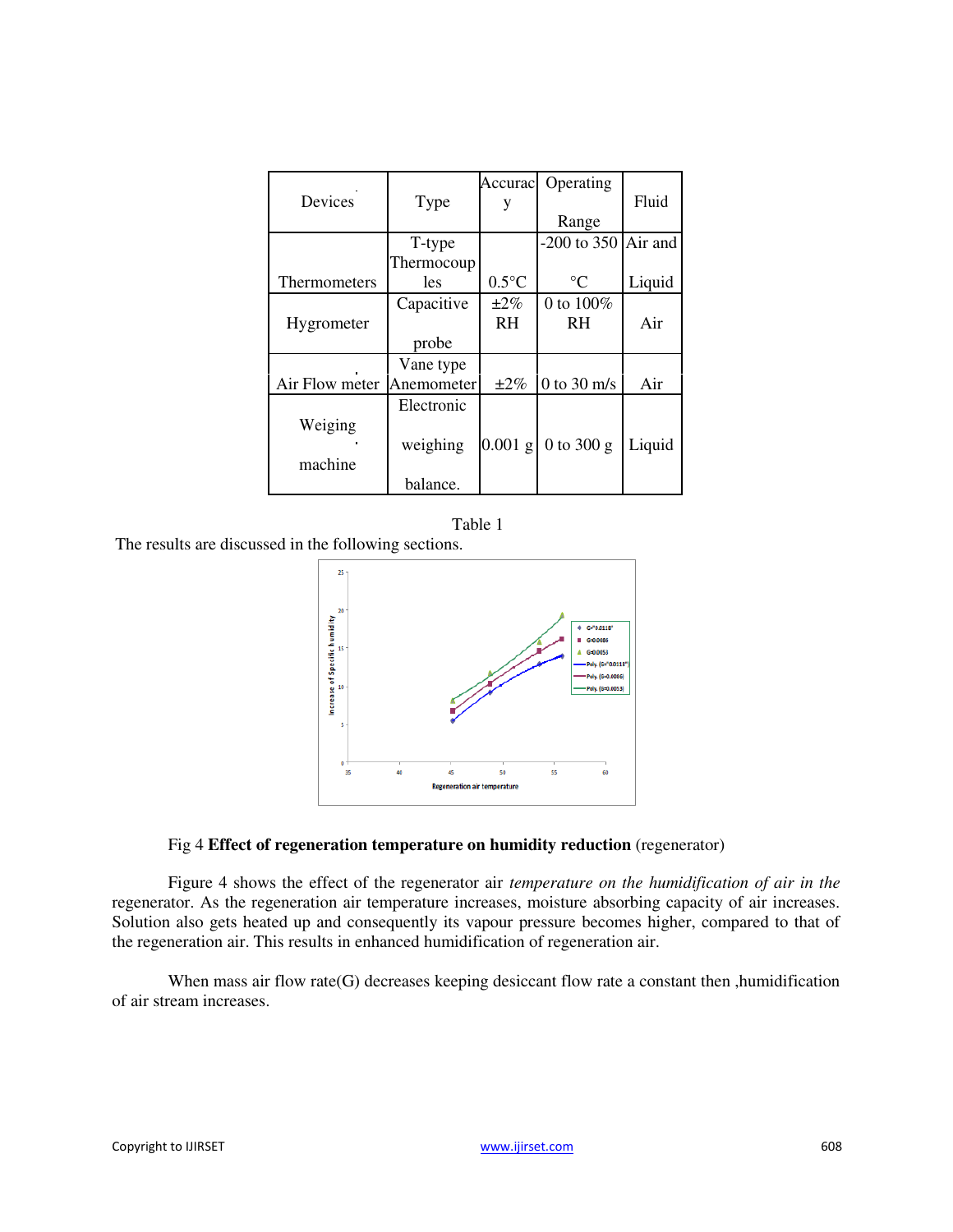

Fig 5 Effect of regeneration temperature on temperature increase

Figure 5 shows that as the temperature of the regenerator air increases, the exit temperature reduction also increases in regenerator indicating that more heat is utilised to regenerate the solution.It is seen that, as the regenerator air temperature increases, the moisture holding capacity of air increases, there by absorbing more moisture from the solution. Similarly as air flow rate(G) decreases keeping desiccant flow rate, the solution will supply more moisture to the air thereby enhancing the humidification of the regenerator air which explains the temperature reduction at the exit of the regenerator.



**Fig 6** Effect of regeneration temperature on humidity decrease in the absorber

Figure 6 shows that, as the regeneration air temperature increases, the dehumidification rate in the absorber also increases. This is because when the regenerator inlet air stream is heated its moisture holding capacity is increases and subsequently the desiccant which comes into contact with the air also is heated up. This increases the vapor pressure gradient between the air stream and the solution and consequently regeneration increases leading to higher solution concentration at the exit of the regenerator. In the absorber, this strong solution could absorb more moisture which explains the increased dehumidification. When mass air flow rate(G) decreases keeping desiccant flow rate a constant, dehumidification is reduced in the absorber.